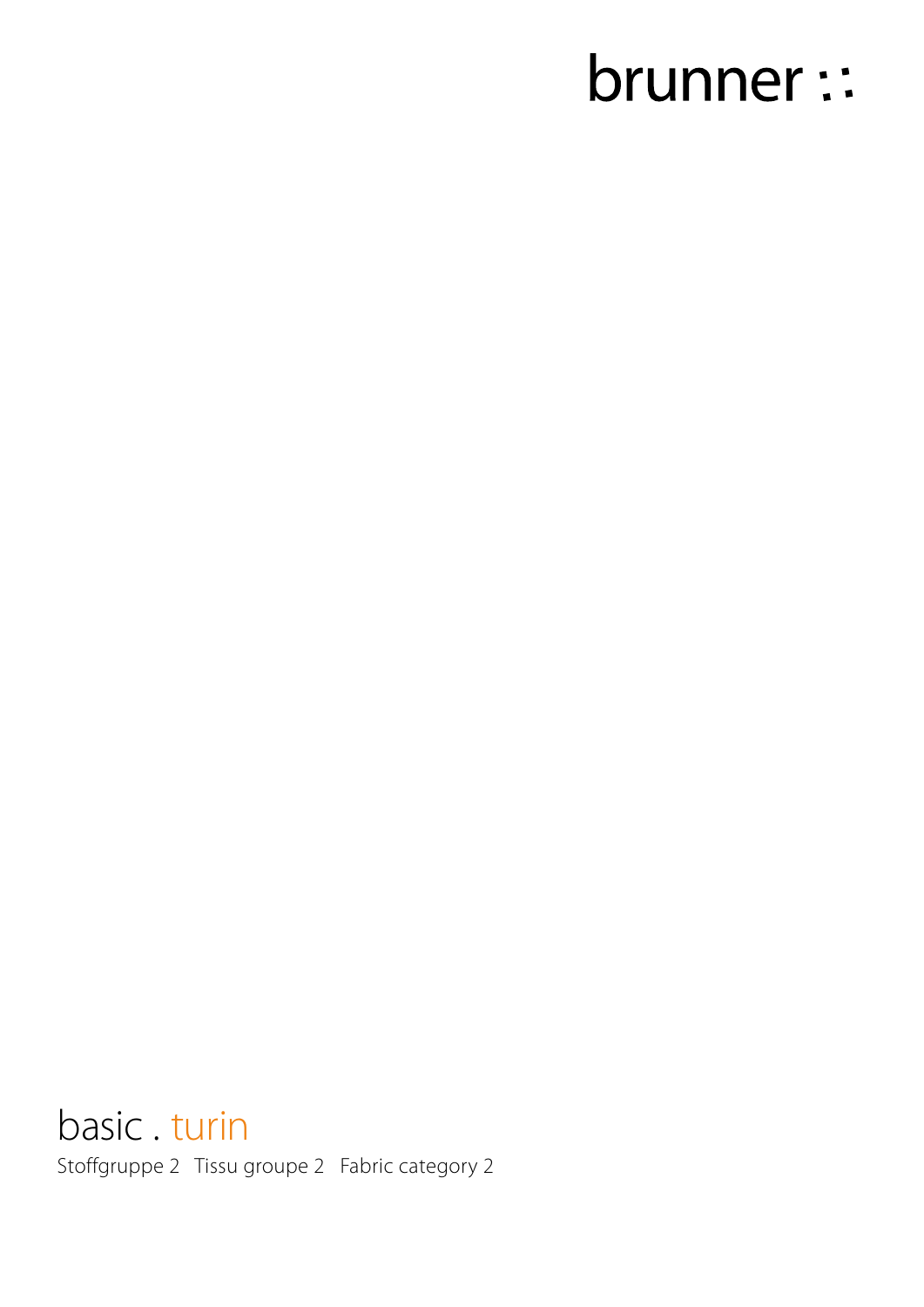## **turin**

Stoffgruppe 2 Tissu groupe 2 Fabric category 2



2/58**98**



2/58**48** 2/58**49**



2/58**82** 2/58**84**

2/58**83**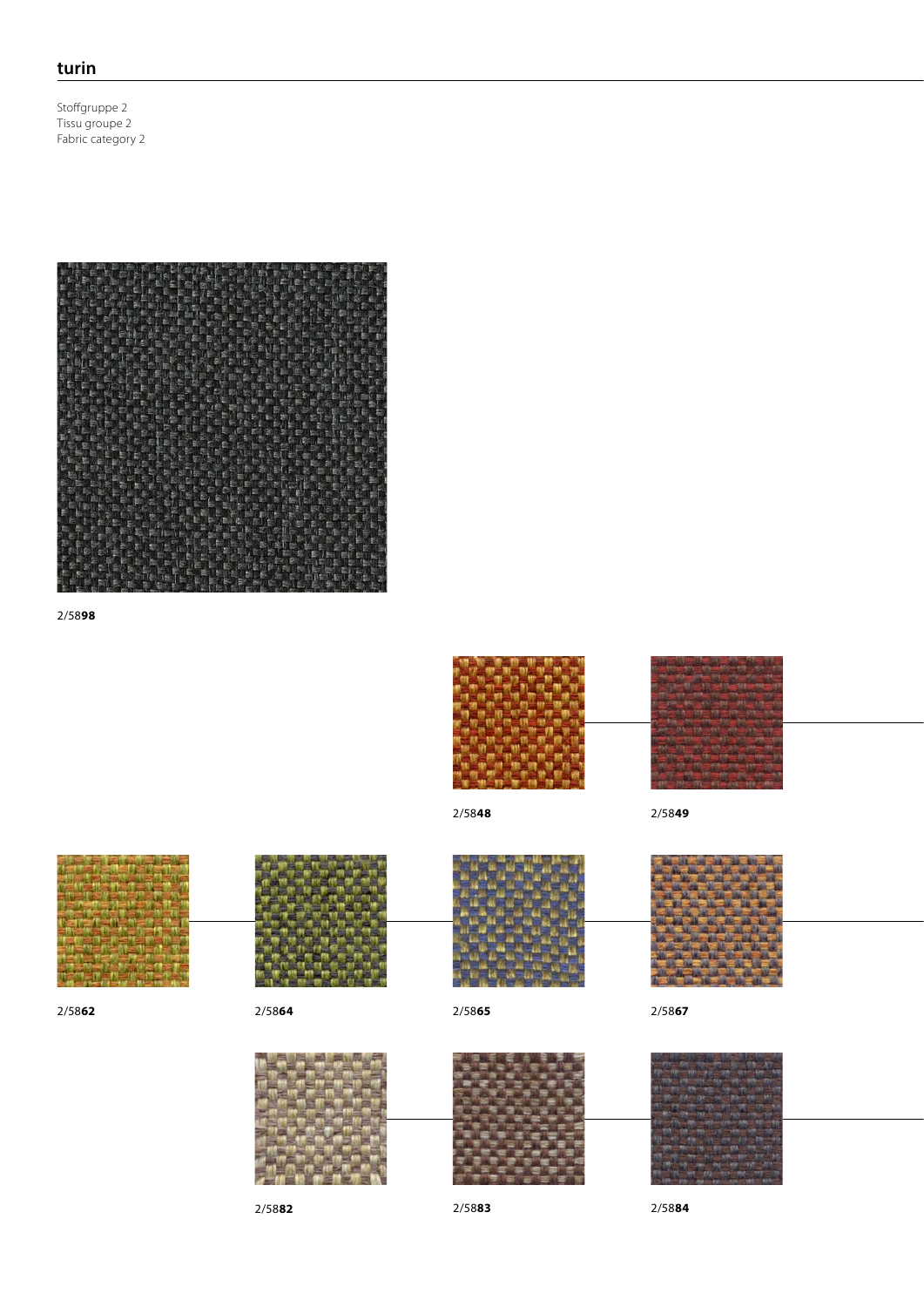Die Farbwiedergabe ist nicht farbverbindlich. La reproduction des couleurs n'est pas obligatoire. The colour reproduction may vary.



2/58**52**